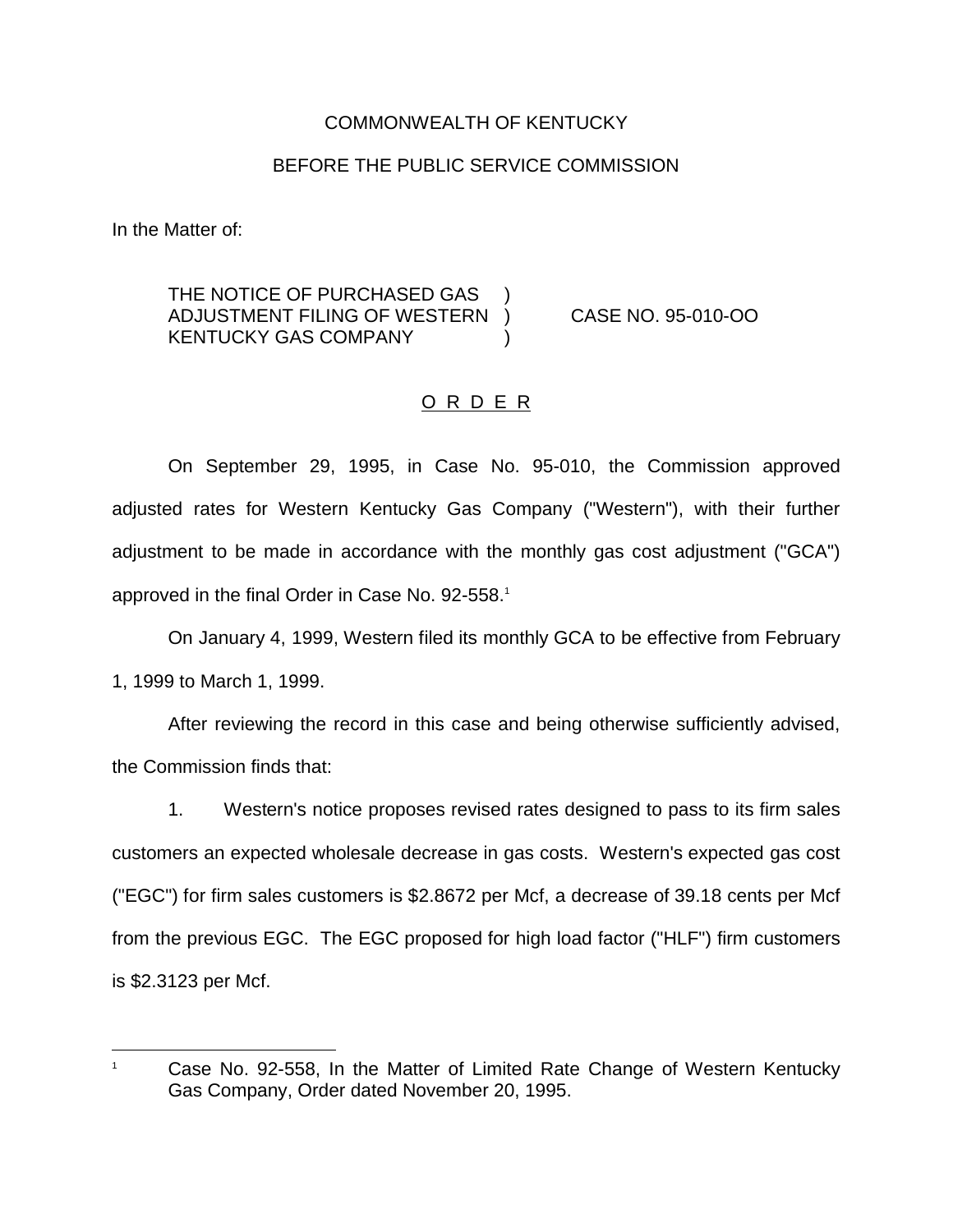Western also proposes to pass to its interruptible customers a wholesale decrease in gas costs. Western's proposed EGC for interruptible sales customers is \$2.3123 per Mcf.

2. Western has no current quarter refunds to return to its customers. Total refund factors of 2.25 cents per Mcf for firm sales customers and 2.03 cents per Mcf for interruptible customers reflect adjustments from previous months, and represent increases of .16 cents per Mcf over the previous month s total refund factors.

Total refund adjustments for T-2 firm and T-2 interruptible transportation customers are .30 cent per Mcf and .08 cent per Mcf, respectively.

3. Western's notice sets out its 6-month correction factor ("CF") of (31.10) cents per Mcf which will remain in effect until April 1, 1999. The CF is designed to return net over-collections of gas cost from the 6-month period ending June 30, 1998.

4. Western s notice set out its first Performance Based Rate Recovery Factor ( PBRF ) of 2.47 cents per Mcf to be effective for the 12 month period beginning February 1, 1999. The PBRF is calculated to collect \$653,728, which is Western s portion of PBR activity for July through October 1998.

5. These adjustments produce gas cost adjustments of (\$.8747) per Mcf for firm sales customers, (\$1.4296) per Mcf for HLF customers, and (\$.6456) per Mcf for interruptible sales customers. The impact on firm sales customers bills is a decrease of 36.55 cents per Mcf from the previous gas cost adjustment of (\$.5092).

6. The rate adjustments in the Appendix to this Order are fair, just, and reasonable, in the public interest, and should be effective for final meter readings on and after February 1, 1999.

-2-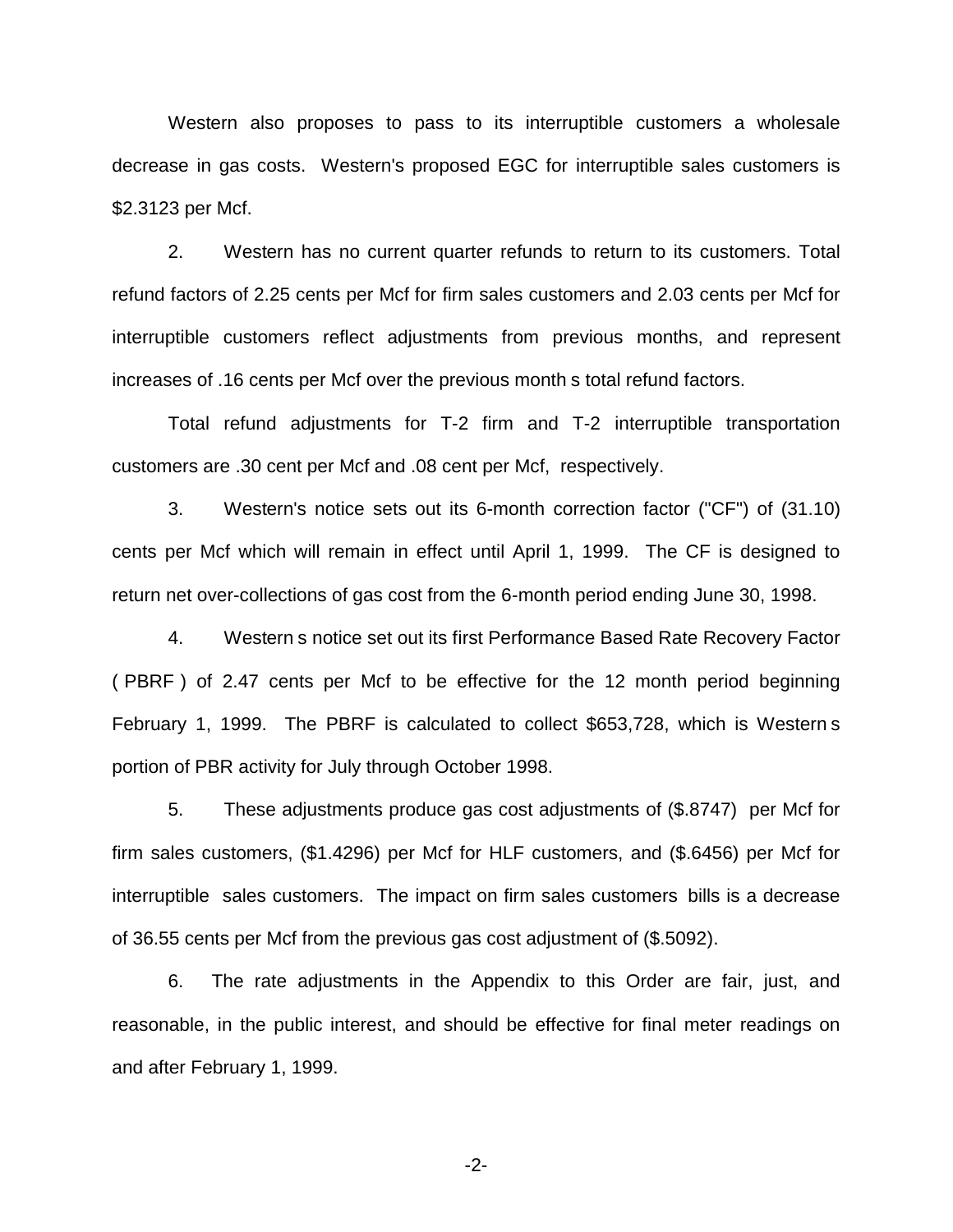IT IS THEREFORE ORDERED that:

1. The rates in the Appendix to this Order are fair, just, and reasonable and are approved effective for final meter readings on and after February 1, 1999.

2. Within 30 days of the date of this Order, Western shall file with the Commission its revised tariffs setting out the rates authorized in this Order.

Done at Frankfort, Kentucky, this 28<sup>th</sup> day of January, 1999.

By the Commission

ATTEST:

Executive Director

\_\_\_\_\_\_\_\_\_\_\_\_\_\_\_\_\_\_\_\_\_\_\_\_\_\_\_